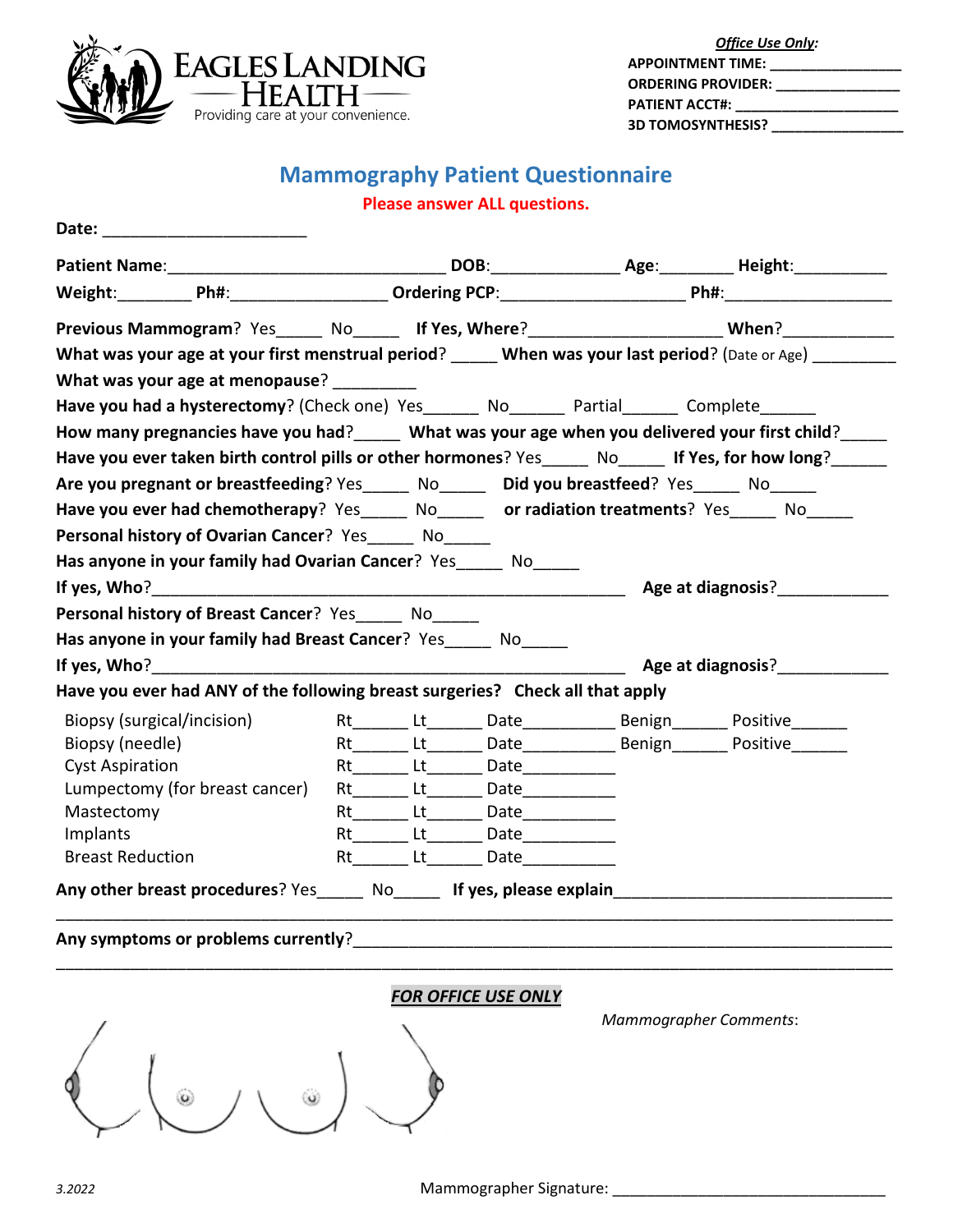

# **MAMMOGRAM INFORMED CONSENT**

Please read each paragraph carefully and sign and date the form.

- I understand that a mammogram is only 90% accurate in detecting breast cancer and is only a partial examination for diagnosing breast cancers.
- I understand, based on my clinical symptoms, I may be referred for a diagnostic mammogram, ultrasound or to a surgeon. The diagnostic mammogram and ultrasound are not considered preventative and would be billed as separate studies.
- I understand that I am responsible for getting my results if I have not heard from my physician after 2 weeks.
- I understand periodic breast examinations should be done by a physician.
- I understand if after seeing my physician I continue to have breast problems, regardless of a negative report on the mammogram, I will contact my physician for instructions on further follow up.
- I understand some redness and/or tenderness of my breasts may occur following the mammogram due to the compression device necessary for good images, but these symptoms should be gone within 24 – 48 hours.
- I understand a mammogram does require the use of low dose radiation; therefore, I will inform the technologist if I think I might be pregnant.

| Patient's Signature | Date |
|---------------------|------|

\_\_\_\_\_\_\_\_\_\_\_\_\_\_\_\_\_\_\_\_\_\_\_\_\_\_\_\_\_\_\_\_\_\_\_\_\_\_\_\_\_\_\_\_\_ Patient's Name (Please Print)

\_\_\_\_\_\_\_\_\_\_\_\_\_\_\_\_\_\_\_\_\_\_\_\_\_\_\_\_\_\_\_\_\_\_\_\_\_\_\_\_\_\_\_\_\_ \_\_\_\_\_\_\_\_/\_\_\_\_\_\_\_\_/\_\_\_\_\_\_\_\_\_ witness **Date** 

> *Eagles Landing Health Imaging Center 1100 Hospital Drive, Stockbridge, GA 30281 Phone: 678-432-6161 Fax: 678-432-3677*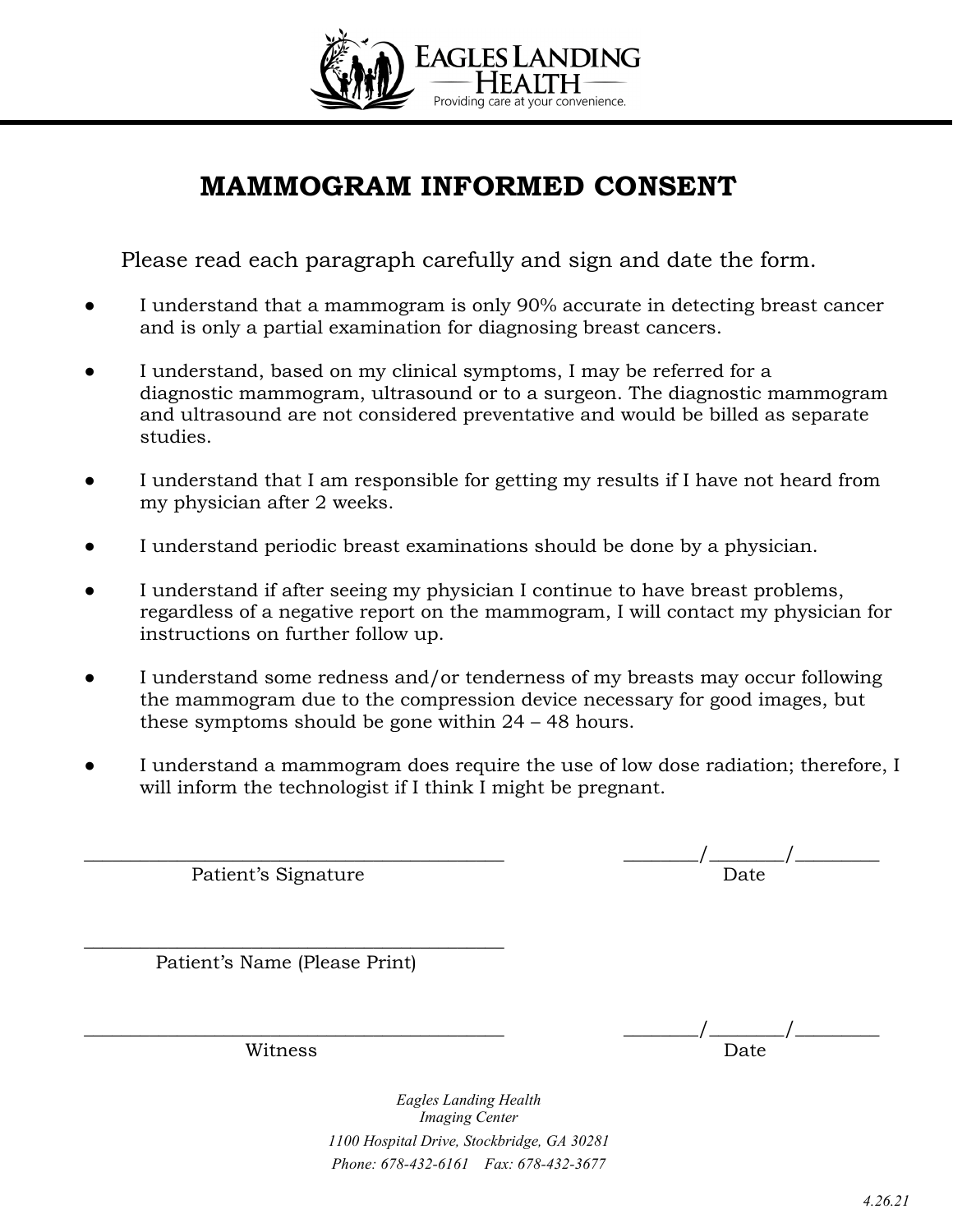

### **AUTHORIZATION FOR RELEASE OF MAMMOGRAM/ULTRASOUND IMAGES**

Date: \_\_\_\_\_\_\_\_/\_\_\_\_\_\_\_\_/\_\_\_\_\_\_\_\_\_\_

### **Facility of Previous Mammogram Films**:

| Last name at time of previous mammogram: |
|------------------------------------------|

\*Please note, your exam will be held for 14 days prior to being read by the radiologists. ELH will make all attempts

to acquire previous mammogram films for comparison.

I hereby authorize the practitioner of the facility listed above to release my **mammogram/breast ultrasound films/Pathology results** to

### **Eagles Landing Health Imaging Center 1100 Hospital Drive Stockbridge, GA 30281**

**Ph.** 678-432-6161 Ext. 13144 **Fax** 678-432-3677

*This authorization is valid from the date of my or my representative's signature below and shall expire in 366 days unless otherwise noted by me or my representative.*

|                                                                                    |  | Date of Birth: $\frac{\sqrt{2\pi}}{2\pi}$                                                                                                                                                                                                                                                                                                                                                                                |  |  |  |  |
|------------------------------------------------------------------------------------|--|--------------------------------------------------------------------------------------------------------------------------------------------------------------------------------------------------------------------------------------------------------------------------------------------------------------------------------------------------------------------------------------------------------------------------|--|--|--|--|
|                                                                                    |  | Date: $\frac{1}{\sqrt{1-\frac{1}{2}}}\frac{1}{\sqrt{1-\frac{1}{2}}}\frac{1}{\sqrt{1-\frac{1}{2}}}\frac{1}{\sqrt{1-\frac{1}{2}}}\frac{1}{\sqrt{1-\frac{1}{2}}}\frac{1}{\sqrt{1-\frac{1}{2}}}\frac{1}{\sqrt{1-\frac{1}{2}}}\frac{1}{\sqrt{1-\frac{1}{2}}}\frac{1}{\sqrt{1-\frac{1}{2}}}\frac{1}{\sqrt{1-\frac{1}{2}}}\frac{1}{\sqrt{1-\frac{1}{2}}}\frac{1}{\sqrt{1-\frac{1}{2}}}\frac{1}{\sqrt{1-\frac{1}{2}}}\frac{1}{\$ |  |  |  |  |
|                                                                                    |  |                                                                                                                                                                                                                                                                                                                                                                                                                          |  |  |  |  |
| Releasing Facility: please fax this form to Eagles Landing Health, Imaging Center. |  |                                                                                                                                                                                                                                                                                                                                                                                                                          |  |  |  |  |
|                                                                                    |  | Images PowerShared on: Films/Images on CD/DVD Mailed on: No record in our system - Initial                                                                                                                                                                                                                                                                                                                               |  |  |  |  |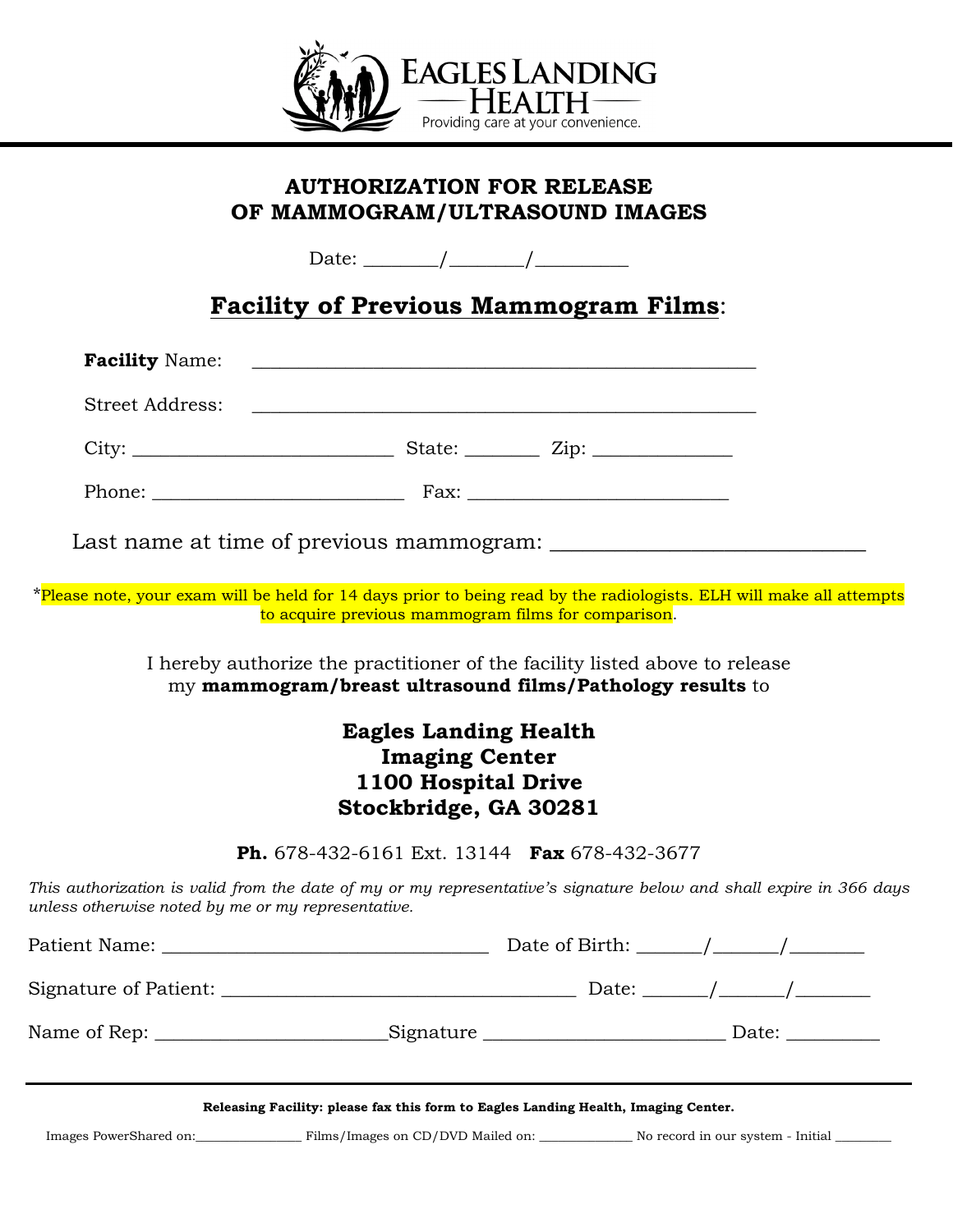

## **3D Mammogram Upgrade**

3D Mammography is a new screening and diagnostic tool designed for early breast cancer detection.

During the 3D portion of the exam, the X-ray arm sweeps in a slight arc over your breast, taking multiple images. This provides greater detail, allowing the radiologist to examine your breast tissue in one millimeter slices. They can scroll through images of your entire breast like pages of a book.

The additional 3D images make it possible for a radiologist to gain a better understanding of your breast tissue and possibly reduce the need for follow-up imaging.

3D mammography complements standard 2D mammography and is performed the same way as the 2D system. Compression is still required and takes a few more seconds.

*\*The 3D Mammogram may not be covered by insurance but we will submit the claim to your insurance company. If it is not covered, you will be billed the cost of the 3D mammogram at a later date. The cost of this procedure is \$60.00.*

**□ Yes**, I would like the 3D Imaging. I acknowledge that the 3D mammogram may not be covered by my insurance company and that the fee associated will be my responsibility.

**□ No**, I choose not to have the 3D Imaging. I acknowledge I will have 2D Imaging.

\_\_\_\_\_\_\_\_\_\_\_\_\_\_\_\_\_\_\_\_\_\_\_\_\_\_\_\_\_\_\_\_\_\_\_\_\_\_\_\_\_\_\_\_\_\_\_ \_\_\_\_\_\_\_\_\_\_\_\_\_\_\_\_\_\_\_\_\_\_\_\_

Signature Date

\_\_\_\_\_\_\_\_\_\_\_\_\_\_\_\_\_\_\_\_\_\_\_\_\_\_\_\_\_\_\_\_\_\_\_\_\_\_\_\_\_\_\_\_\_\_\_ Print Name

> *Eagles Landing Health Imaging Center 1100 Hospital Drive, Stockbridge, GA 30281 Phone: 678-432-6161 Fax: 678-432-3677*